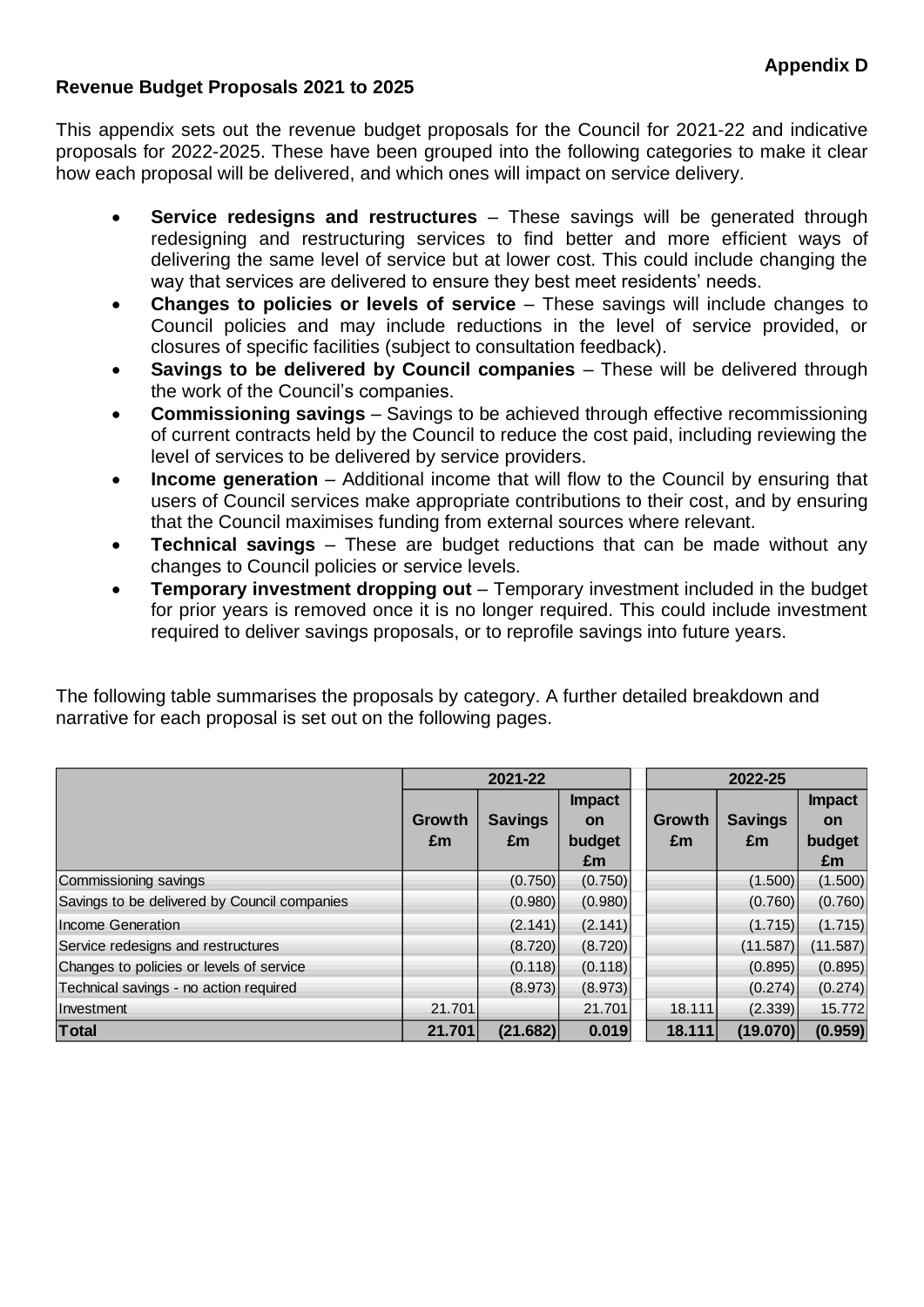## **Revenue Budget Proposals**

## **Savings Proposals**

| Title                                  | <b>Description</b>                                                                                                                                                                                                                               | $21 - 22$ | $22 - 23$ | $23 - 24$ | $24 - 25$      | Total    |
|----------------------------------------|--------------------------------------------------------------------------------------------------------------------------------------------------------------------------------------------------------------------------------------------------|-----------|-----------|-----------|----------------|----------|
|                                        |                                                                                                                                                                                                                                                  | £000      | £000      | £000      | £000           | £000     |
| <b>Commissioning Savings</b>           |                                                                                                                                                                                                                                                  |           |           |           |                |          |
| <b>Review of Leaving Care Services</b> | We have a responsibility to support young people as they leave care up to<br>the age of 25. We will adopt a more efficient way of buying support by<br>reducing spot purchases and increasing the use of pre-agreed contracts<br>with providers. | (250)     |           |           |                | (250)    |
| Strategic Commissioning Plan           | Review of all major recommissions, including scope and level of services<br>provided to identify contract efficiencies and savings.                                                                                                              | (250)     | (500)     | (750)     |                | (1,500)  |
| <b>Review of Low Value Contracts</b>   | A review of the high volume but lower value spend with suppliers to improve<br>value for money, realise savings and reduce the associated transaction<br>costs.                                                                                  | (250)     | (250)     |           |                | (500)    |
| <b>Total Commissioning Savings</b>     |                                                                                                                                                                                                                                                  | (750)     | (750)     | (750)     | $\blacksquare$ | (2, 250) |

| <b>Title</b>                                       | <b>Description</b>                                                             | $21 - 22$ | $22 - 23$ | $23 - 24$ | $24 - 25$ | <b>Total</b> |
|----------------------------------------------------|--------------------------------------------------------------------------------|-----------|-----------|-----------|-----------|--------------|
|                                                    |                                                                                | £000      | £000      | £000      | £000      | £000         |
| Savings to be delivered by Council companies       |                                                                                |           |           |           |           |              |
| <b>VIVO Care Services</b>                          | We will work with Vivo to ensure that care is provided at the most             | (500)     |           |           |           | (500)        |
|                                                    | appropriate rate. In particular, we will work with them to reduce the level of |           |           |           |           |              |
|                                                    | spending above the agreed block contract by maximising capacity within the     |           |           |           |           |              |
|                                                    | block contract and, where appropriate, purchase services from other            |           |           |           |           |              |
|                                                    | providers.                                                                     |           |           |           |           |              |
| <b>Qwest Contract savings</b>                      | Review the scope, level and breadth of services provided by Qwest in order     | (180)     | (60)      |           |           | (240)        |
|                                                    | to deliver contract savings.                                                   |           |           |           |           |              |
| <b>Council Companies savings target</b>            | We have several companies which we own and who are contracted to               | (300)     | (350)     | (250)     | (100)     | (1,000)      |
|                                                    | deliver Council services. We will work with these organisations to identify    |           |           |           |           |              |
|                                                    | opportunities to reduce their costs and increase their income.                 |           |           |           |           |              |
| Total Savings to be delivered by Council companies |                                                                                | (980)     | (410)     | (250)     | (100)     | (1,740)      |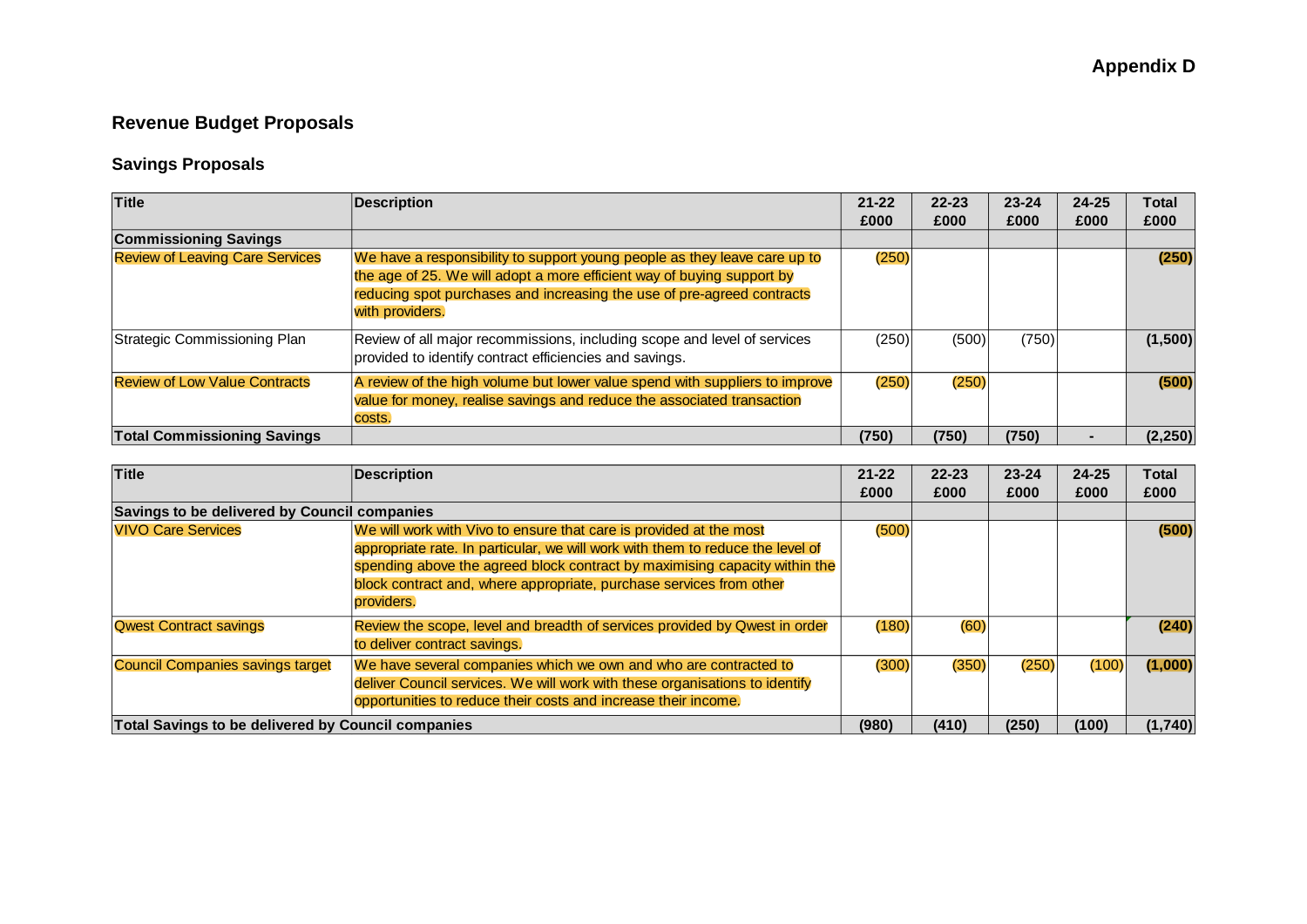| Title                                       | <b>Description</b>                                                                                                                                                                                                                                                                  | $21 - 22$<br>£000 | $22 - 23$<br>£000 | $23 - 24$<br>£000 | $24 - 25$<br>£000 | <b>Total</b><br>£000 |
|---------------------------------------------|-------------------------------------------------------------------------------------------------------------------------------------------------------------------------------------------------------------------------------------------------------------------------------------|-------------------|-------------------|-------------------|-------------------|----------------------|
| <b>Income Generation</b>                    |                                                                                                                                                                                                                                                                                     |                   |                   |                   |                   |                      |
| <b>School Crossing Patrols</b>              | Reviewing the way school crossing patrols are funded to ensure that schools<br>and the Council contribute appropriate amounts.                                                                                                                                                      | (80)              |                   |                   |                   | (80)                 |
| Funding for social care for older<br>people | An increase in the funding the Council will receive from the NHS as part of<br>the Better Care Fund to fund the increased costs of social care for older<br>people due to an increase in demand                                                                                     | (441)             |                   |                   |                   | (441)                |
| <b>Public Health Grant</b>                  | An increase to the level of Public Health grant available that can be used to<br>fund relevant services.                                                                                                                                                                            | (200)             |                   |                   |                   | (200)                |
| <b>Young Peoples Service</b>                | Review of the staffing structure in Young People's Services and utilsation of<br>grant funding.                                                                                                                                                                                     | (26)              |                   |                   |                   | (26)                 |
| <b>Parking Strategy</b>                     | Develop and harmonise the parking strategy and approach to parking<br>management across the Borough, ensuring appropriate levels of charging.<br>Temporary investment is required for one year to deliver these savings<br>(shown separately).                                      |                   | (136)             |                   |                   | (136)                |
| Lane Rental Levy                            | Implementation of a lane rental levy to incentivise utility companies to carry<br>out roadworks in a timely and efficient manner.                                                                                                                                                   | (45)              |                   |                   |                   | (45)                 |
| <b>Developer Contributions</b>              | Ensure the Council receives sufficient contributions from developers as part<br>of development agreements for the provision and ongoing maintenance<br>liabilities of traffic signals, street lighting and other highway assets that arise<br>as consequence of their developments. | (555)             | (30)              | (35)              |                   | (620)                |
| Museum Donations and Charges                | A review of Museum Donations and charges in order to provide a fair and<br>consistent approach across the Borough that reflects the service provided.                                                                                                                               |                   | (50)              | (50)              |                   | (100)                |
| Charges                                     | Household Waste Recycling Centres   Introduction of charges levied on certain waste items at Household Waste<br>Recycling Centres. Temporary investment is required for one year to deliver<br>these savings (shown separately).                                                    |                   | (50)              |                   |                   | (50)                 |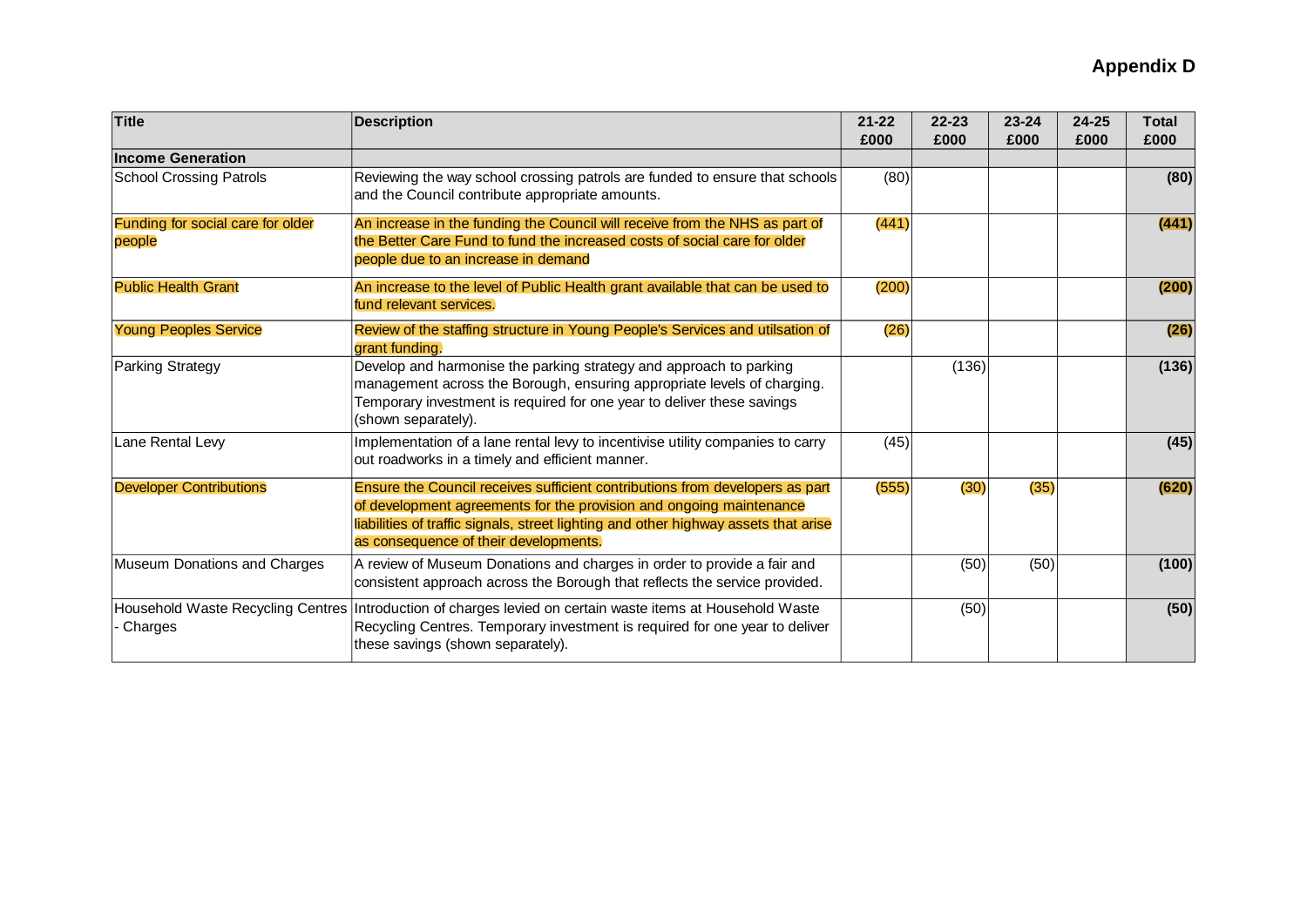| <b>Title</b>                                            | <b>Description</b>                                                                                                                                                                                                                                                                                                                                | $21 - 22$<br>£000 | $22 - 23$<br>£000 | $23 - 24$<br>£000 | 24-25<br>£000 | <b>Total</b><br>£000 |
|---------------------------------------------------------|---------------------------------------------------------------------------------------------------------------------------------------------------------------------------------------------------------------------------------------------------------------------------------------------------------------------------------------------------|-------------------|-------------------|-------------------|---------------|----------------------|
|                                                         | Environment Commissioning Income Introduction of concessions and charges for events, sports and recreation,<br>including some increases in existing charges for facility hire.                                                                                                                                                                    | (40)              |                   |                   |               | (40)                 |
| StreetCare Income                                       | Income generation from additional works for sweeping and grounds<br>maintenance.                                                                                                                                                                                                                                                                  | (30)              | (10)              |                   |               | (40)                 |
| <b>Strengthening Enforcement</b>                        | By strengthening and increasing our enforcement activity we are likely to<br>identify more issues that will levy a fine for behaviour that contravenes<br>current policy and adversely impacts on residents' lives. Investment in<br>addtional staffing resources and costs of purchasing additional equipment is<br>required (shown separately). | (426)             | (27)              | (25)              |               | (478)                |
| Concessionary Fares recharge                            | Increase in the fee charges for the management of the Concessionary Fares<br>scheme.                                                                                                                                                                                                                                                              | (20)              |                   |                   |               | (20)                 |
| <b>Commercial Estate</b>                                | A review of the Council's commercial portfolio to maximise income and<br>reduce the ongoing costs associated with certain properties. Temporary<br>investment is required to deliver these savings (shown separately).                                                                                                                            |                   | (100)             | (100)             | (200)         | (400)                |
| Energy & Carbon Reduction                               | Investment in renewable and low carbon projects across the borough to<br>lower the Council's carbon footprint, make efficiency savings and generate<br>Feed in Tariff income.                                                                                                                                                                     | (90)              | (90)              | (220)             |               | (400)                |
| Land Lease Partnership                                  | Income from ground rent from housing developers as a result of the transfer<br>of land to build affordable housing. Temporary investment reflecting some<br>delay in the delivery of housing development (shown separately).                                                                                                                      |                   | (50)              | (180)             | (29)          | (259)                |
| Review of Total Environment and<br><b>Mersey Forest</b> | Increase in fee generating activity in respect of landscape architecture and<br>planning advice.                                                                                                                                                                                                                                                  | (22)              | (36)              | (42)              |               | (100)                |
| <b>Housing Register</b>                                 | Review of charging for administration of the Housing Register and non-<br>Registered Provider affordable housing schemes.                                                                                                                                                                                                                         | (23)              | (27)              |                   |               | (50)                 |
| <b>Supported Housing</b>                                | Supported housing schemes are being developed and these will generate<br>additional rental income                                                                                                                                                                                                                                                 | (34)              | (52)              |                   |               | (86)                 |
| Advertising and sponsorship income                      | Maximise income from advertising and sponsorship using a range of<br>different displays.                                                                                                                                                                                                                                                          | (18)              | (42)              |                   |               | (60)                 |
| Review of Fees & Charges                                | Review of charges that the Council makes for its services to ensure all costs<br>are recovered, and charging is fair and consistent across the Council.                                                                                                                                                                                           | (91)              | (79)              | (55)              |               | (225)                |
| <b>Total Income Generation</b>                          |                                                                                                                                                                                                                                                                                                                                                   | (2, 141)          | (779)             | (707)             | (229)         | (3,856)              |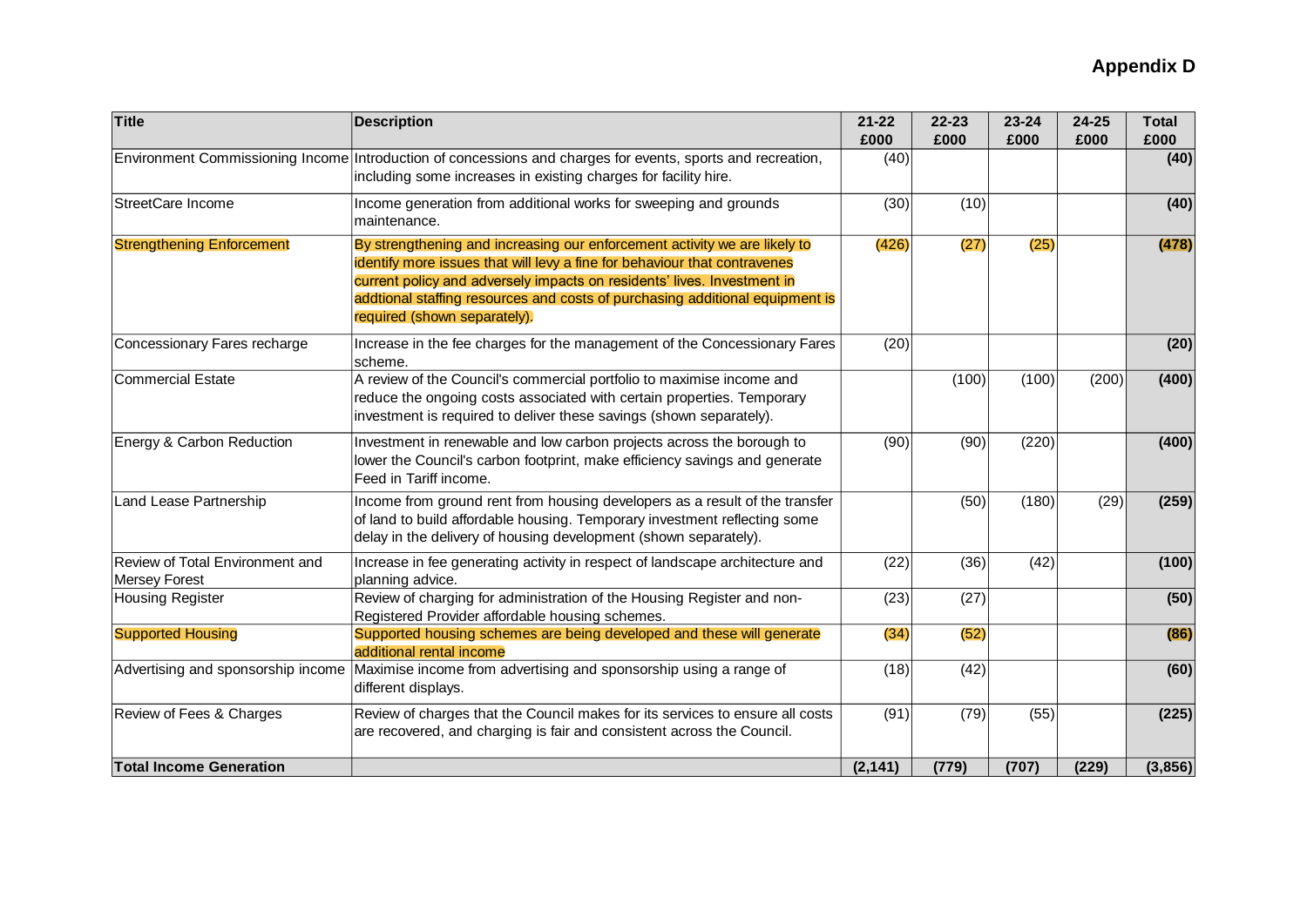| <b>Title</b>                              | <b>Description</b>                                                              | $21 - 22$<br>£000 | $22 - 23$<br>£000 | 23-24<br>£000 | 24-25<br>£000 | <b>Total</b><br>£000 |
|-------------------------------------------|---------------------------------------------------------------------------------|-------------------|-------------------|---------------|---------------|----------------------|
| <b>Service Redesigns and Restructures</b> |                                                                                 |                   |                   |               |               |                      |
| Review of growth requirements for         | Review of current growth for adult social care with a view to identifying ways  | (300)             | (60)              | (240)         |               | (600)                |
| <b>Adult Social Care</b>                  | to reduce future demand and mitigate the need for future investment.            |                   |                   |               |               |                      |
| <b>Paying for Care</b>                    | Ensure that we are only funding social care services that the Council has a     | (1,059)           | (688)             |               |               | (1, 747)             |
|                                           | statutory duty to provide and raise additional income through the               |                   |                   |               |               |                      |
|                                           | implementation of the non-residential charging policy. Temporary investment     |                   |                   |               |               |                      |
|                                           | is required for one year to deliver these savings (shown separately).           |                   |                   |               |               |                      |
| Review of in-house building based         | We will review the way respite and short-term care is provided in Cheshire      | (1, 469)          | (619)             |               |               | (2,088)              |
| provision                                 | West. This would see a move away from the Council being a direct provider       |                   |                   |               |               |                      |
|                                           | of respite services and a shift from a mainly building-based offer to develop a |                   |                   |               |               |                      |
|                                           | range of flexible, bespoke services delivered close to people's homes and       |                   |                   |               |               |                      |
|                                           | within their community. Currently the Council delivers some of its respite      |                   |                   |               |               |                      |
|                                           | services from Council-owned residential care homes: Sutton Beeches,             |                   |                   |               |               |                      |
|                                           | Leftwich Green (temporarily closed in Sept 2018) and Curzon House (run by       |                   |                   |               |               |                      |
|                                           | Vivo Care Choices). This proposal could see the closure of these facilities to  |                   |                   |               |               |                      |
|                                           | allow the investment needed in a wider range of services to offer greater       |                   |                   |               |               |                      |
|                                           | choice and control for people.                                                  |                   |                   |               |               |                      |
| More efficient ways of delivering care    | We need to make best use of the support available and ensure care is            | (1,000)           | (779)             |               |               | (1, 779)             |
|                                           | delivered in a person-centred and dignified way. There are a number of care     |                   |                   |               |               |                      |
|                                           | packages that are currently delivered by two people at the same time and        |                   |                   |               |               |                      |
|                                           | there is scope with appropriate equipment, training and support, for this care  |                   |                   |               |               |                      |
|                                           | to be delivered by a single care worker, providing greater dignity for the      |                   |                   |               |               |                      |
|                                           | person receiving care, and increasing domiciliary care capacity. We will also   |                   |                   |               |               |                      |
|                                           | undertake other projects to better meet needs and manage the increasing         |                   |                   |               |               |                      |
|                                           | demand on adult social care services                                            |                   |                   |               |               |                      |
|                                           | Temporary investment is required for one year to deliver these savings          |                   |                   |               |               |                      |
|                                           | (shown separately).                                                             |                   |                   |               |               |                      |
|                                           |                                                                                 |                   |                   |               |               |                      |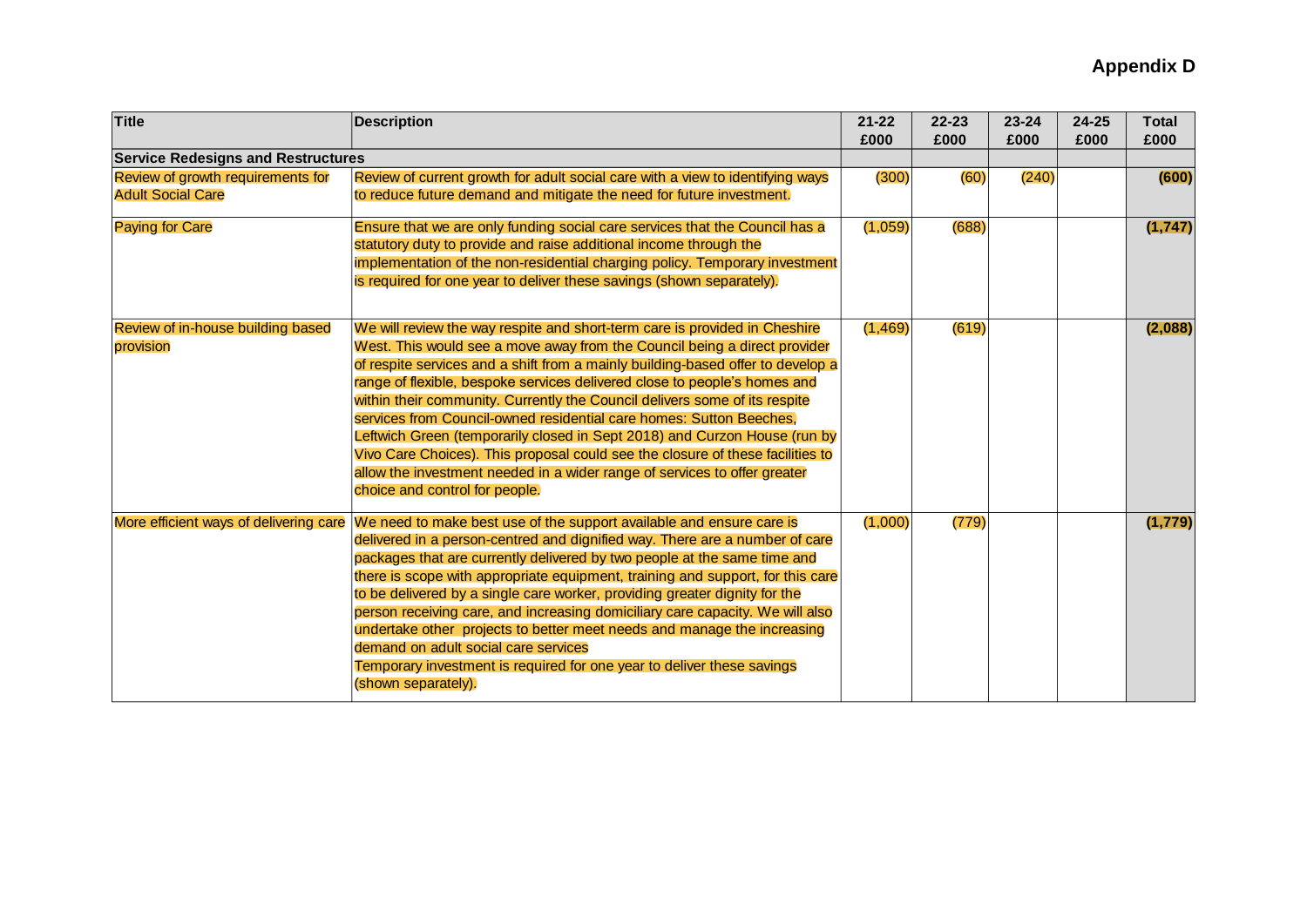| <b>Title</b>                                            | <b>Description</b>                                                                                                                                                                                                                                                                                                                                                                                                                                                                                                                                                                                                                                                                                    | $21 - 22$<br>£000 | $22 - 23$<br>£000 | $23 - 24$<br>£000 | 24-25<br>£000 | <b>Total</b><br>£000 |
|---------------------------------------------------------|-------------------------------------------------------------------------------------------------------------------------------------------------------------------------------------------------------------------------------------------------------------------------------------------------------------------------------------------------------------------------------------------------------------------------------------------------------------------------------------------------------------------------------------------------------------------------------------------------------------------------------------------------------------------------------------------------------|-------------------|-------------------|-------------------|---------------|----------------------|
| <b>Transforming learning disability</b><br>services     | We will review the way we work with adults with learning<br>disabilities and the range of services and support options available. This will<br>include reviewing and improving our supported living offer, working closely<br>with providers to enable more services to be delivered locally and reduce the<br>need for people to be placed outside of the Borough. We will also make<br>greater use of assistive technology to enable people to maximise their<br>independence and work with people to access community resources and<br>facilities to reduce reliance on more traditional services. Temporary<br>investment is required for one year to undertake the review (shown<br>separately). | (300)             | (900)             |                   |               | (1, 200)             |
| <b>Enhanced Community Care</b>                          | Building on the joint work between the Council and the NHS over recent<br>years, which has accelerated during the pandemic, we will join up more care<br>workers with health workers in the community. This will help avoid hospital<br>and care home admissions, and support people to return home more swiftly<br>from hospital through rapid access to integrated health and social care<br>resources.                                                                                                                                                                                                                                                                                             | (400)             | (400)             |                   |               | (800)                |
| Expanding the range of social care<br>support available | Extend more choice to people in how their care and support needs can be<br>met for example by increasing utilisation of direct payments used for<br>personal assistants and expansion of the Shared Lives service. Temporary<br>investment required to deliver these savings (shown separately)                                                                                                                                                                                                                                                                                                                                                                                                       | (125)             | (475)             |                   |               | (600)                |
| <b>Mental Health Support Services</b>                   | The Council provides mental health support to residents to aid their social<br>care needs. There is scope to transform the service to provide rapid help to<br>people to avoid escalation to crisis; to achieve a better balance between<br>building-based and outreach services and to consider greater links with local<br>health services.                                                                                                                                                                                                                                                                                                                                                         | (120)             |                   |                   |               | (120)                |
| Policy & Partnerships Support                           | Review of future requirements and demand for support across the Health &<br>Wellbeing directorate.                                                                                                                                                                                                                                                                                                                                                                                                                                                                                                                                                                                                    | (41)              |                   |                   |               | (41)                 |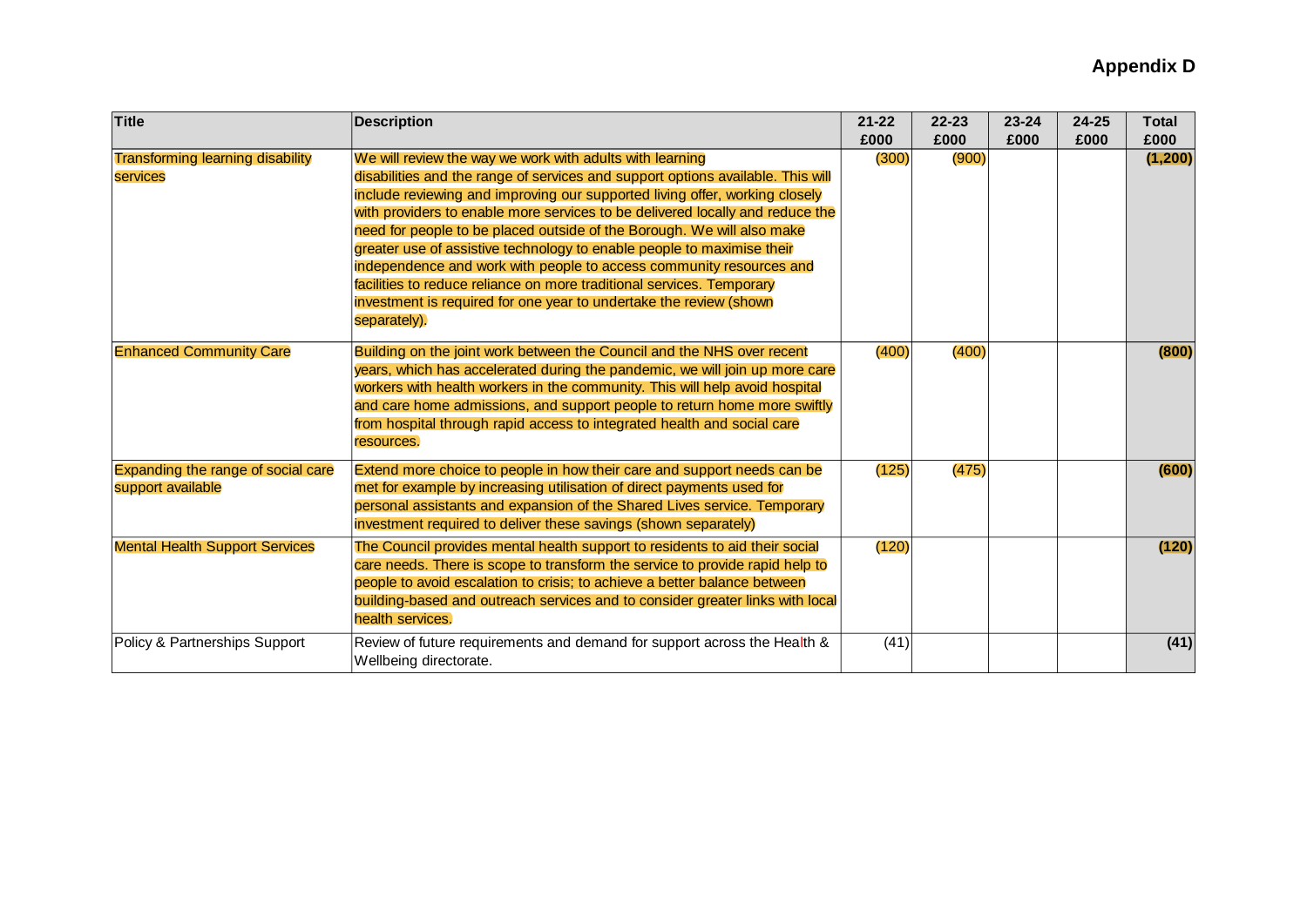| <b>Title</b>                                                               | <b>Description</b>                                                                                                                                                                                                                                                                                                                                     | $21 - 22$<br>£000 | $22 - 23$<br>£000 | $23 - 24$<br>£000 | $24 - 25$<br>£000 | <b>Total</b><br>£000 |
|----------------------------------------------------------------------------|--------------------------------------------------------------------------------------------------------------------------------------------------------------------------------------------------------------------------------------------------------------------------------------------------------------------------------------------------------|-------------------|-------------------|-------------------|-------------------|----------------------|
| <b>Supporting Leisure and wellbeing</b><br>through the Public Health Grant | Ensuring the use of Public Health Grant is maximised by using this grant to<br>fund leisure and wellbeing services provided by the Council, and reviewing<br>services previously funded by this grant to identify efficiencies.                                                                                                                        |                   | (350)             |                   |                   | (350)                |
| <b>Transport Efficiencies</b>                                              | We will review the level of breadth of services that are required when local<br>community transport contracts are retendered.                                                                                                                                                                                                                          |                   | (126)             |                   |                   | (126)                |
| <b>Carer Services</b>                                                      | We arrange support for carers who play a vital role in our communities. We<br>will redesign the service and make improvements in the way the service<br>operates.                                                                                                                                                                                      | (40)              | (15)              | (45)              |                   | (100)                |
| <b>Promotion of Equality and Diversity</b>                                 | Review of the level of support provided to organisations that support the<br>Council to promote equality and diversity.                                                                                                                                                                                                                                | (21)              | (10)              |                   |                   | (31)                 |
| Integrated approach across<br>children's service                           | A review of the links between early help, education and children's social care<br>is taking place to identify synergies and opportunities to reduce demand for<br>services and therefore costs.                                                                                                                                                        | (100)             | (100)             |                   |                   | (200)                |
| Review of growth requirements for<br>Children's Social Care                | Review of current growth for children's social care with a view to identifying<br>ways to reduce future demand and mitigate the need for future investment.                                                                                                                                                                                            | (120)             | (120)             | (160)             |                   | (400)                |
| Allowances                                                                 | Review of the Council's approach to how those in receipt of adoption, foster<br>and special guardianship order allowances are monitored and reviewed to<br>ensure consistency in means test criteria and reviewing systems.                                                                                                                            |                   | (100)             | (100)             |                   | (200)                |
|                                                                            | Review of Residential Care Provision   A reduction in costs from providing more local residential<br>provision for children in care through the Council, rather than out of the<br>Borough. This would also ensure more support is provided closer to home,<br>which also helps to prevent placements breaking down.                                   | (46)              | (38)              | (38)              |                   | (122)                |
| Early Intervention & prevention                                            | We fund a range of organisations within the community to provide support to<br>individuals to reduce isolation and increase social support. By<br>recommissioning these services with input from the community we will look<br>to remove elements of duplication in this support and explore the potential to<br>provide this help through technology. |                   | (133)             | (135)             |                   | (268)                |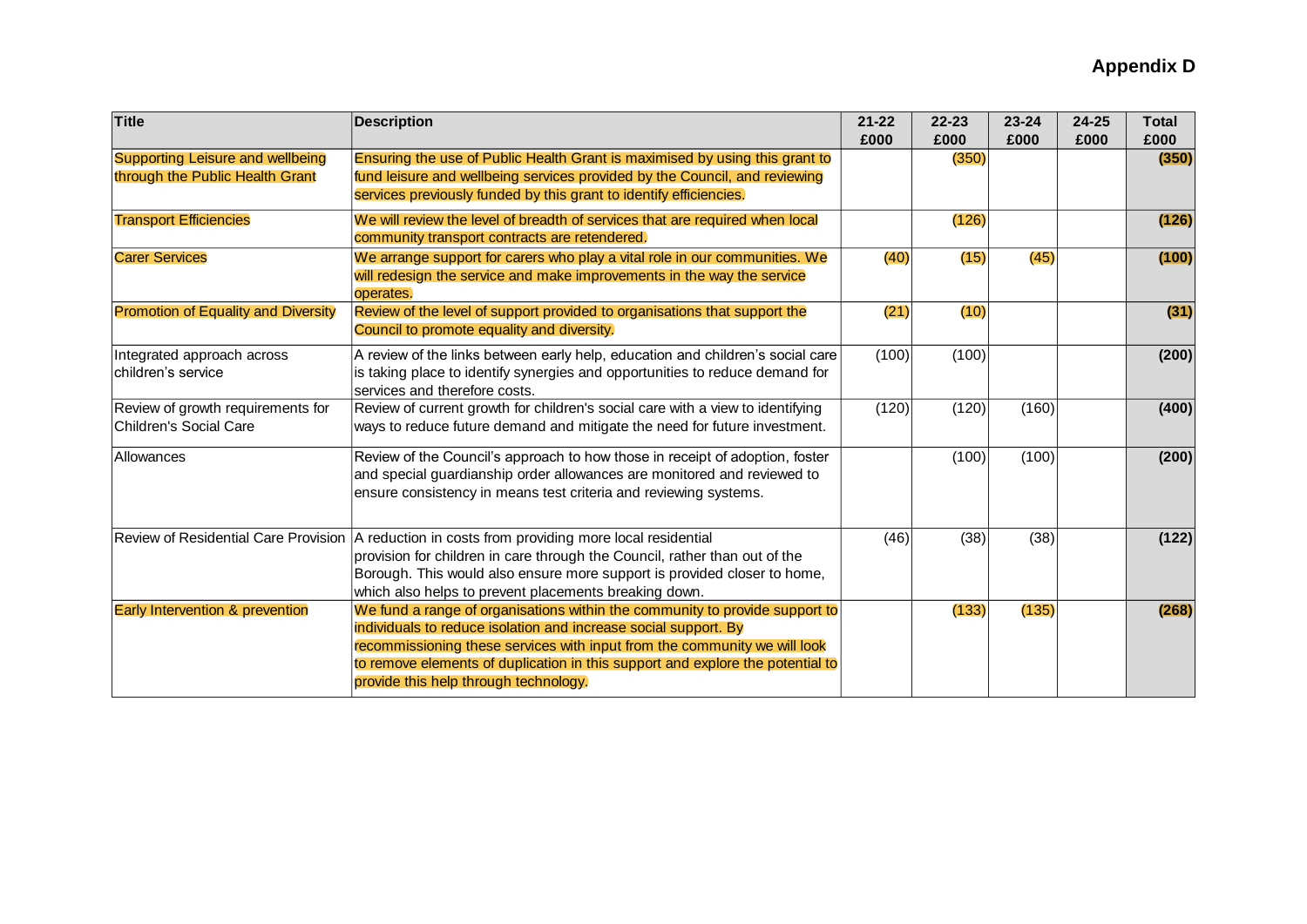| <b>Title</b>                                                       | <b>Description</b>                                                                                                                                                                                                                                                                                                                                                                                | $21 - 22$<br>£000 | $22 - 23$<br>£000 | $23 - 24$<br>£000 | $24 - 25$<br>£000 | <b>Total</b><br>£000 |
|--------------------------------------------------------------------|---------------------------------------------------------------------------------------------------------------------------------------------------------------------------------------------------------------------------------------------------------------------------------------------------------------------------------------------------------------------------------------------------|-------------------|-------------------|-------------------|-------------------|----------------------|
| <b>Social Welfare &amp; Advice</b>                                 | There is an opportunity to review and redesign the service when the service<br>is recommissioned                                                                                                                                                                                                                                                                                                  |                   | (79)              |                   |                   | (79)                 |
| Home to School Transport -<br><b>Reduced Demand</b>                | Reduce demand for home to school transport by securing high needs<br>provision closer to home to avoid out of borough placements and the costly<br>transport that is required along with associated adminstration costs. Also<br>addressing hazards on identified routes to make them safer for<br>unaccompanied children to walk along, thereby reducing the need for<br>transport arrangements. | (60)              | (70)              | (64)              |                   | (194)                |
| Better targeting of youth services<br>within our communities       | The needs of young people are changing and delivering targeted,<br>preventative services to those in the greatest need does not require the<br>same level of centre-based delivery that we currently provide.                                                                                                                                                                                     | (62)              | (20)              |                   |                   | (82)                 |
| <b>Digitalisation of Special Educational</b><br><b>Needs tasks</b> | Digitalisation of Special Educational Needs activity and the development of<br>financial information from existing systems will reduce the need for<br>administrative support.                                                                                                                                                                                                                    | (26)              |                   |                   |                   | (26)                 |
| <b>Review of staffing</b>                                          | The Education & Inclusion service are currently operating with a number of<br>vacant posts. These have been reviewed in the context of future service<br>delivery and the ability to recruit to these posts, and are to be removed from<br>the structure or alternative funding arrangements considered.                                                                                          | (198)             |                   |                   |                   | (198)                |
| <b>Street Lighting LED Replacement</b><br>Project                  | Replacement of street lighting with more energy efficient LED bulbs to<br>reduce energy costs and the costs of maintenance.                                                                                                                                                                                                                                                                       | (150)             | (450)             | (60)              |                   | (660)                |
| <b>Review of Museums</b>                                           | A review of museums and the Heritage Hub is being undertaken,<br>underpinned by audience development research to inform a more targeted<br>approach to the service offer, and to event and exhibition delivery.<br>Temporary investment is required for one year to deliver these savings<br>(shown separately).                                                                                  |                   | (75)              |                   |                   | (75)                 |
| <b>Horticulture Practice</b>                                       | With the introduction of a wildflowers strategy we can reduce the mowing<br>regime for grass verges and reduce the level and cost of formal bedding.                                                                                                                                                                                                                                              | (10)              | (10)              |                   |                   | (20)                 |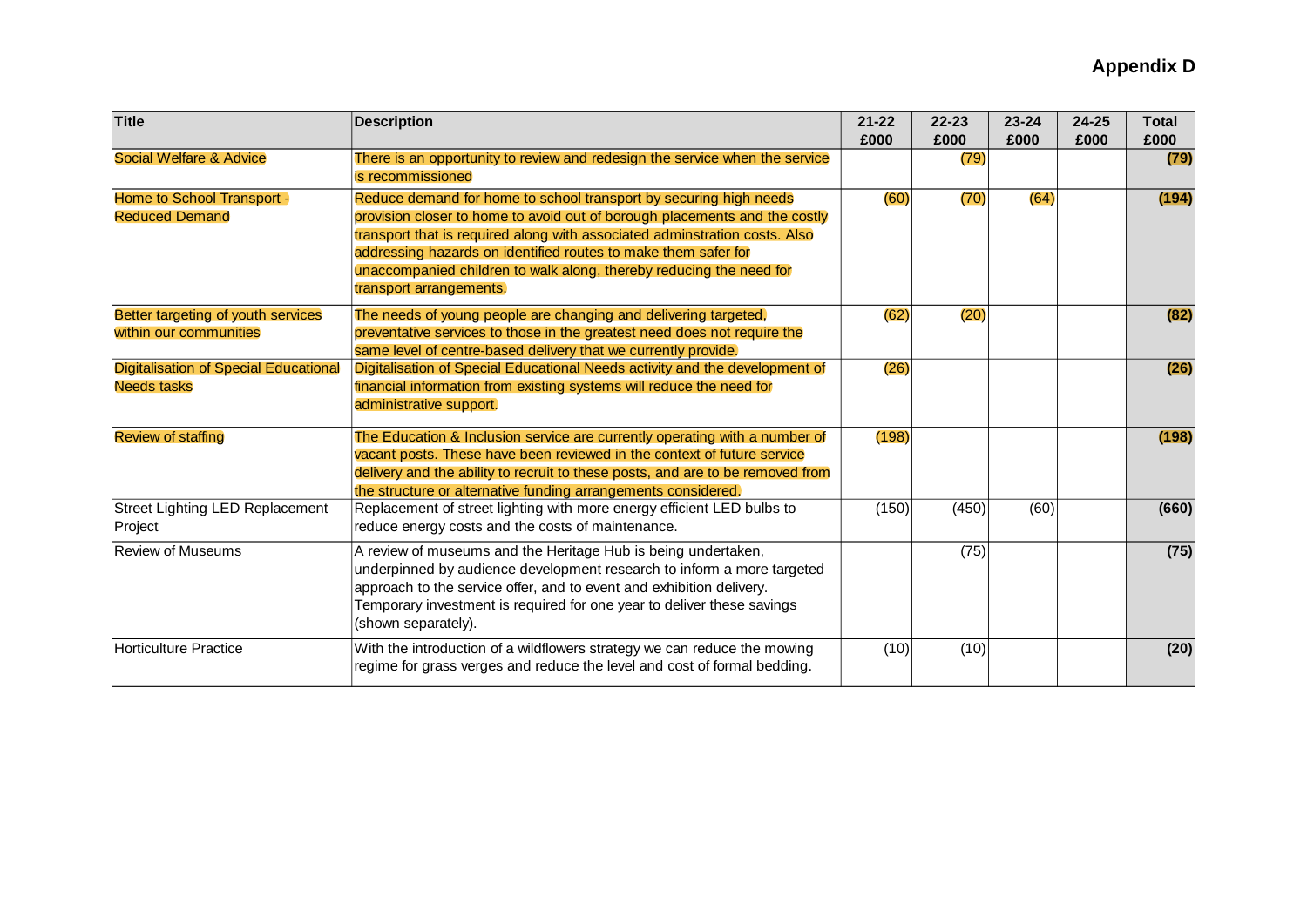| <b>Title</b>                                     | <b>Description</b>                                                                                                                                                                                                                                                                                                                                                                                                                                                                                                              | $21 - 22$<br>£000 | $22 - 23$<br>£000 | $23 - 24$<br>£000 | $24 - 25$<br>£000 | Total<br>£000 |
|--------------------------------------------------|---------------------------------------------------------------------------------------------------------------------------------------------------------------------------------------------------------------------------------------------------------------------------------------------------------------------------------------------------------------------------------------------------------------------------------------------------------------------------------------------------------------------------------|-------------------|-------------------|-------------------|-------------------|---------------|
| Data Led Gully Cleansing                         | Using technology to implement a data intelligence led cyclical regime for<br>gully cleansing in order to achieve efficiencies in the gully cleansing<br>programme.                                                                                                                                                                                                                                                                                                                                                              | (35)              |                   |                   |                   | (35)          |
| <b>Lighting Road Inspections</b>                 | Implementation of smart control system to remove the requirement for night<br>inspection and reduction in energy costs                                                                                                                                                                                                                                                                                                                                                                                                          |                   | (75)              |                   |                   | (75)          |
| <b>Shared Services</b>                           | A review of Libraries Shared Services, Education Library Services and<br>Archives to realise efficiency savings as a result of more streamlined ways of<br>working                                                                                                                                                                                                                                                                                                                                                              | (53)              |                   |                   |                   | (53)          |
| Christmas Lighting                               | Savings in the delivery of the Christmas Lights programme as a result of<br>increased contract efficiency.                                                                                                                                                                                                                                                                                                                                                                                                                      | (25)              |                   |                   |                   | (25)          |
| Planning Service Operating Model                 | Review of non-pay contracts and the the operating model within the<br>Planning Service, using external support as a more cost effective method for<br>the processing of minor planning applications.                                                                                                                                                                                                                                                                                                                            | (33)              |                   |                   |                   | (33)          |
| Storyhouse                                       | Review of the service specification and agreement of efficiency targets with<br>Storyhouse for the three year funding agreement.                                                                                                                                                                                                                                                                                                                                                                                                | (65)              | (65)              |                   |                   | (130)         |
| Communities, Environment and<br>Economy Redesign | Review and redesign of the Communities, Environment and Economy<br>Directorate focusing on business processes and efficiency, information<br>management, collaboration and income generation.                                                                                                                                                                                                                                                                                                                                   | (703)             | (1,081)           | (250)             |                   | (2,034)       |
| <b>Prepayment Cards</b>                          | The Council is introducing voluntary pre-payment cards to help people to<br>manage their direct payments, and for vulnerable people where the Council<br>is the Corporate Appointee or Deputy. This will provide a cost effective<br>mechanism for the Council to make immediate payments to service users,<br>reducing the use of cash, and enabling the swift recovery of outstanding<br>balances. The introduction of the cards will require investment as there is a<br>cost associated with using them (shown separately). | (25)              |                   |                   |                   | (25)          |
| Universal Credit Roll Out                        | All new claims for Housing Benefit are made through Universal Credit and<br>over time the Housing Benefit caseload is reducing. The saving therefore<br>repesents a reduction in the resource required to process Housing Benefit<br>claims. The timing of this saving is dependent on the speed of the national<br>roll out of Universal Credit.                                                                                                                                                                               |                   | (154)             | (303)             |                   | (457)         |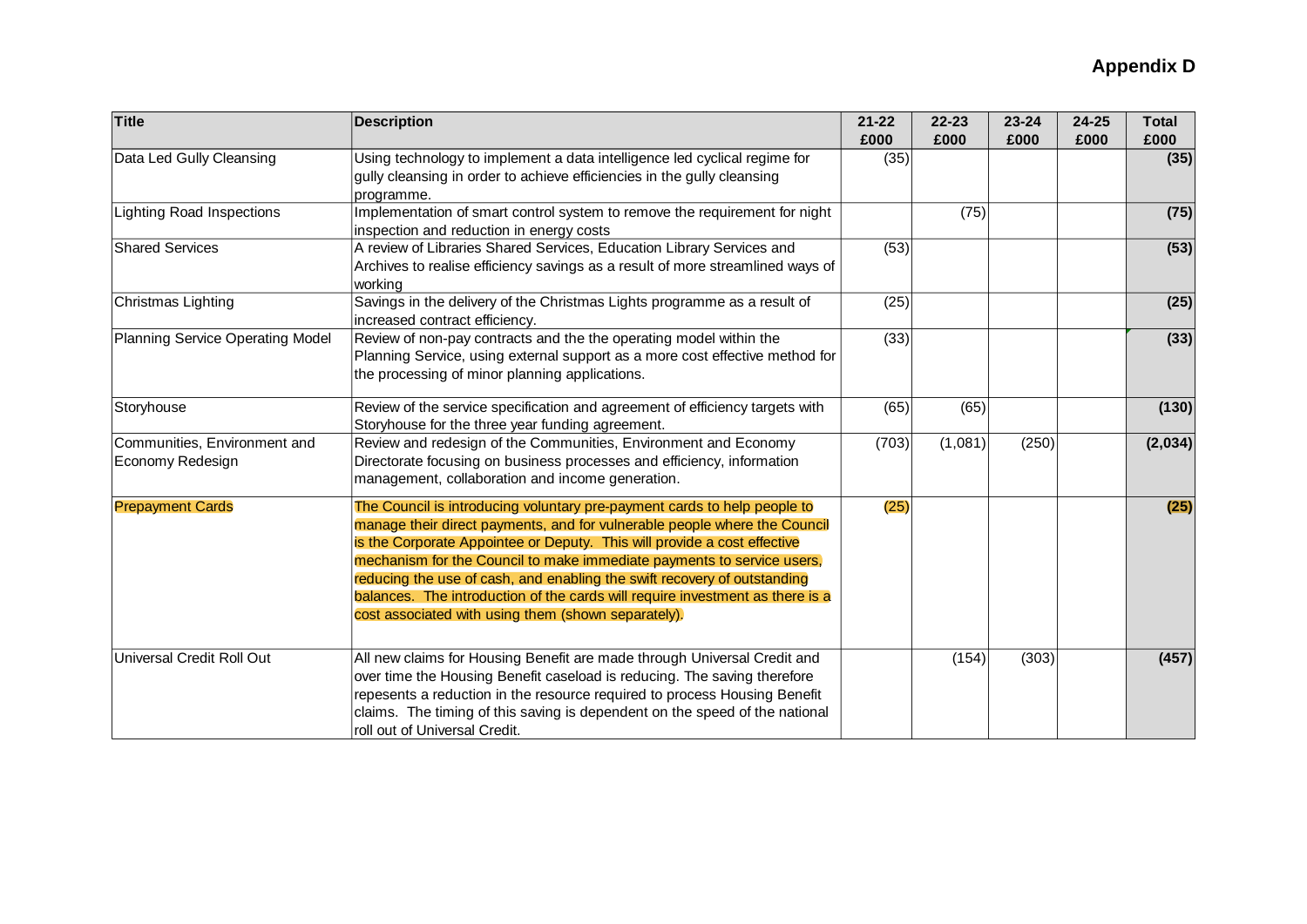| <b>Title</b>                                      | <b>Description</b>                                                                                                                                                                                                                                                            | $21 - 22$<br>£000 | $22 - 23$<br>£000 | 23-24<br>£000 | 24-25<br>£000 | <b>Total</b><br>£000 |
|---------------------------------------------------|-------------------------------------------------------------------------------------------------------------------------------------------------------------------------------------------------------------------------------------------------------------------------------|-------------------|-------------------|---------------|---------------|----------------------|
| Review of welfare support &<br>assurance Function | This proposal will involve a review of the welfare support and assurance<br>functions across the Council, streamlining activities with the removal of any<br>duplication across the services.                                                                                 |                   | (218)             |               |               | (218)                |
| Corporate Services Review                         | Review of Corporate Services to ensure appropriate levels of support that<br>are targeted to areas of highest priority, in line with the Council Plan, and<br>areas of highest risk.                                                                                          | (914)             | (803)             | (429)         |               | (2, 146)             |
| <b>Review Security costs</b>                      | Review of security arrangements at Corporate buildings to reflect the review<br>of Corporate accommodation and the rationalisation of corporate buildings.                                                                                                                    | (220)             | (10)              |               |               | (230)                |
| Information Technology Support                    | Our ICT services are provided by a shared service with Cheshire East. We<br>will review the support required from the shared service in light of the ICT<br>transformation programme.                                                                                         | (117)             | (200)             | (200)         |               | (517)                |
| HR & Finance System Replacement                   | The replacement of the HR and Finance system will reduce system<br>operating costs and bring about business process efficiencies. Temporary<br>investment is required to deliver these savings (shown separately).                                                            | (398)             | (277)             |               |               | (675)                |
| Digital Channel Shift - Phase 1 and<br>2          | The digital programme will reduce service demand and administration costs<br>by enabling more customers to self serve, and enable the delivery of<br>efficiencies in business processes through better use of technology.<br>Temporary investment required (shown separately) | (215)             |                   |               | (567)         | (782)                |
| <b>Workforce Modernisation</b>                    | Ensuring a modern and fit for purpose workforce that delivers efficiencies<br>from new ways of working including an extension to flexible and mobile<br>working.                                                                                                              | (250)             | (250)             |               |               | (500)                |
| <b>Review of Subscriptions</b>                    | Review of the organisations that the Council currently subscribes to for e.g.<br>memberships, publications, benchmarking, and professional memberships.                                                                                                                       | (20)              |                   |               |               | (20)                 |
| Corporate Accommodation                           | Rolling out flexible working to reduce the Council's requirement for desk<br>space; consolidating the number of corporate offices and releasing the HQ<br>building for commercial letting and income generation.                                                              |                   | (89)              | (157)         |               | (246)                |
| <b>Total Service redesigns and restructures</b>   |                                                                                                                                                                                                                                                                               | (8, 720)          | (8,839)           | (2, 181)      | (567)         | (20, 307)            |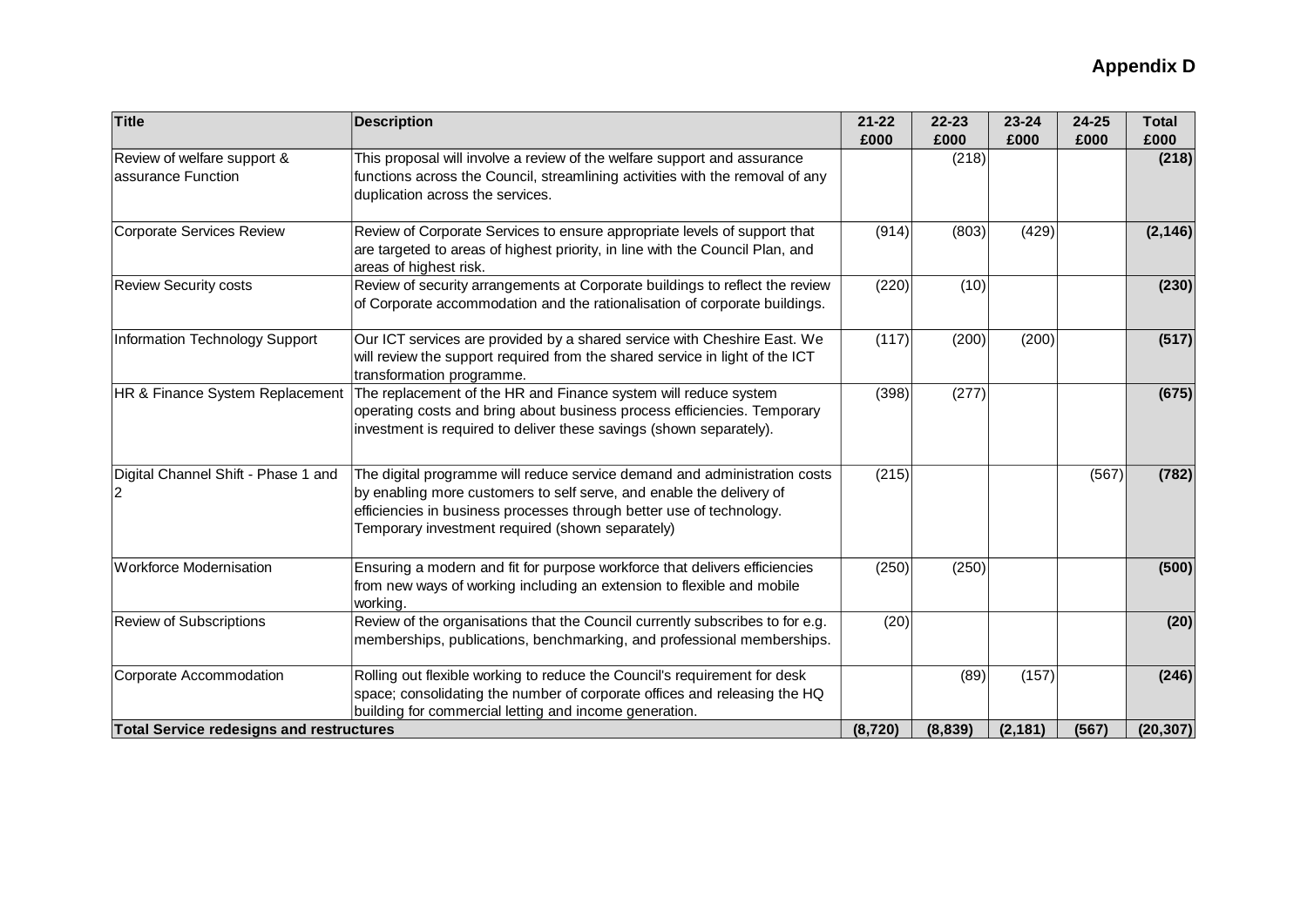| <b>Title</b>                                   | <b>Description</b>                                                                                          | $21 - 22$ | $22 - 23$ | $23 - 24$ | $24 - 25$ | Total    |
|------------------------------------------------|-------------------------------------------------------------------------------------------------------------|-----------|-----------|-----------|-----------|----------|
|                                                |                                                                                                             | £000      | £000      | £000      | £000      | £000     |
|                                                | Changes to policies or levels of service                                                                    |           |           |           |           |          |
|                                                | Household Waste Recycling Centres Review and rationalisation of Household Waste Recycling Centres - subject | (68)      | (94)      |           |           | (162)    |
|                                                | to the outcome of the Waste Strategy.                                                                       |           |           |           |           |          |
| <b>Waste Strategy</b>                          | A review of the operating model, including collection and recycling                                         | (50)      | (750)     |           |           | (800)    |
|                                                | arrangements. This saving will be linked to the delivery of the Waste                                       |           |           |           |           |          |
|                                                | Strategy, which is currently subject to consultation, and will be reported to                               |           |           |           |           |          |
|                                                | Cabinet in June for approval.                                                                               |           |           |           |           |          |
| <b>Community Centres</b>                       | Review and rationalisation of Community Centre provision to address issues                                  |           | (51)      |           |           | (51)     |
|                                                | with under utilised and ageing buildings.                                                                   |           |           |           |           |          |
| Total Changes to policies or levels of service |                                                                                                             | (118)     | (895)     |           |           | (1, 013) |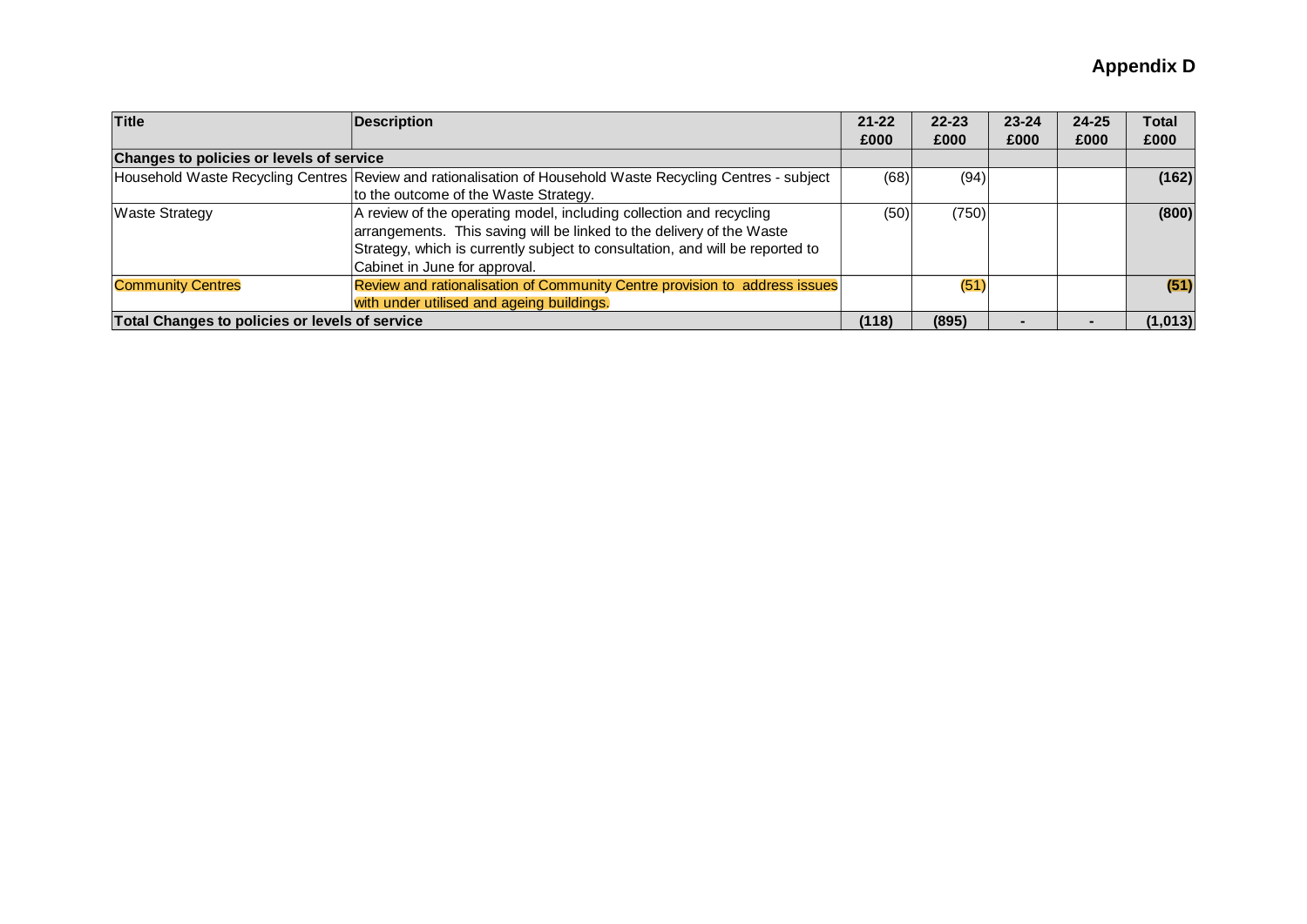| <b>Title</b>                                                  | <b>Description</b>                                                                                                                                                                                                                                                                                    | $21 - 22$<br>£000 | $22 - 23$<br>£000 | $23 - 24$<br>£000 | $24 - 25$<br>£000 | <b>Total</b><br>£000 |
|---------------------------------------------------------------|-------------------------------------------------------------------------------------------------------------------------------------------------------------------------------------------------------------------------------------------------------------------------------------------------------|-------------------|-------------------|-------------------|-------------------|----------------------|
| <b>Technical Savings</b>                                      |                                                                                                                                                                                                                                                                                                       |                   |                   |                   |                   |                      |
| Review of growth requirements for<br><b>Adult Social Care</b> | Reduction in the annual budget that was required to fund the<br>implementation of the Pathway to Independence programme for adult social<br>care redesign.                                                                                                                                            | (200)             |                   |                   |                   | (200)                |
| <b>Extra Care Housing</b>                                     | Following a review of the balance on the extra care housing PFI equalisation<br>earmarked reserve and the future commitments the associated revenue<br>budget can be reduced.                                                                                                                         | (89)              |                   |                   |                   | (89)                 |
| Community Safety                                              | Following discussions with the Police and Crime Commissioner (PCC), a<br>reduction in the Council's contribution towards services provided by the PCC<br>has been agreed.                                                                                                                             | (100)             |                   |                   |                   | (100)                |
| Realignment of Children Social Care<br>budget                 | Adjustment of staffing budget for Children Social Care following a review of<br>costs associated with the current staffing structure.                                                                                                                                                                 | (350)             |                   |                   |                   | (350)                |
| Childrens Social Care Contingency                             | Removal of the temporary contingency included in the 2020-21 budget for<br>potential additional increased demand or costs of Looked After Children.                                                                                                                                                   | (2,000)           |                   |                   |                   | (2,000)              |
| Associate School Improvement<br>Advisers                      | Removal of temporary investment for additional Associate School<br>Improvement Advisers to meet the increase in planned OFSTED<br>inspections                                                                                                                                                         | (75)              |                   |                   |                   | (75)                 |
| Pension Liabilities                                           | A natural reduction in the historic pension and associated liabilities relating<br>to former Council and school employees.                                                                                                                                                                            | (114)             | (80)              | (80)              |                   | (274)                |
| Reprioritisation of School<br>improvement funding             | Mitigation of the expected reduction in Dedicated Schools Grant (DSG)<br>Central School Services Block funding by reviewing historic liaibilities and<br>reducing/ceasing historic activities and reprioritising existing funding to<br>support school development and statutory intervention duties. | (279)             |                   |                   |                   | (279)                |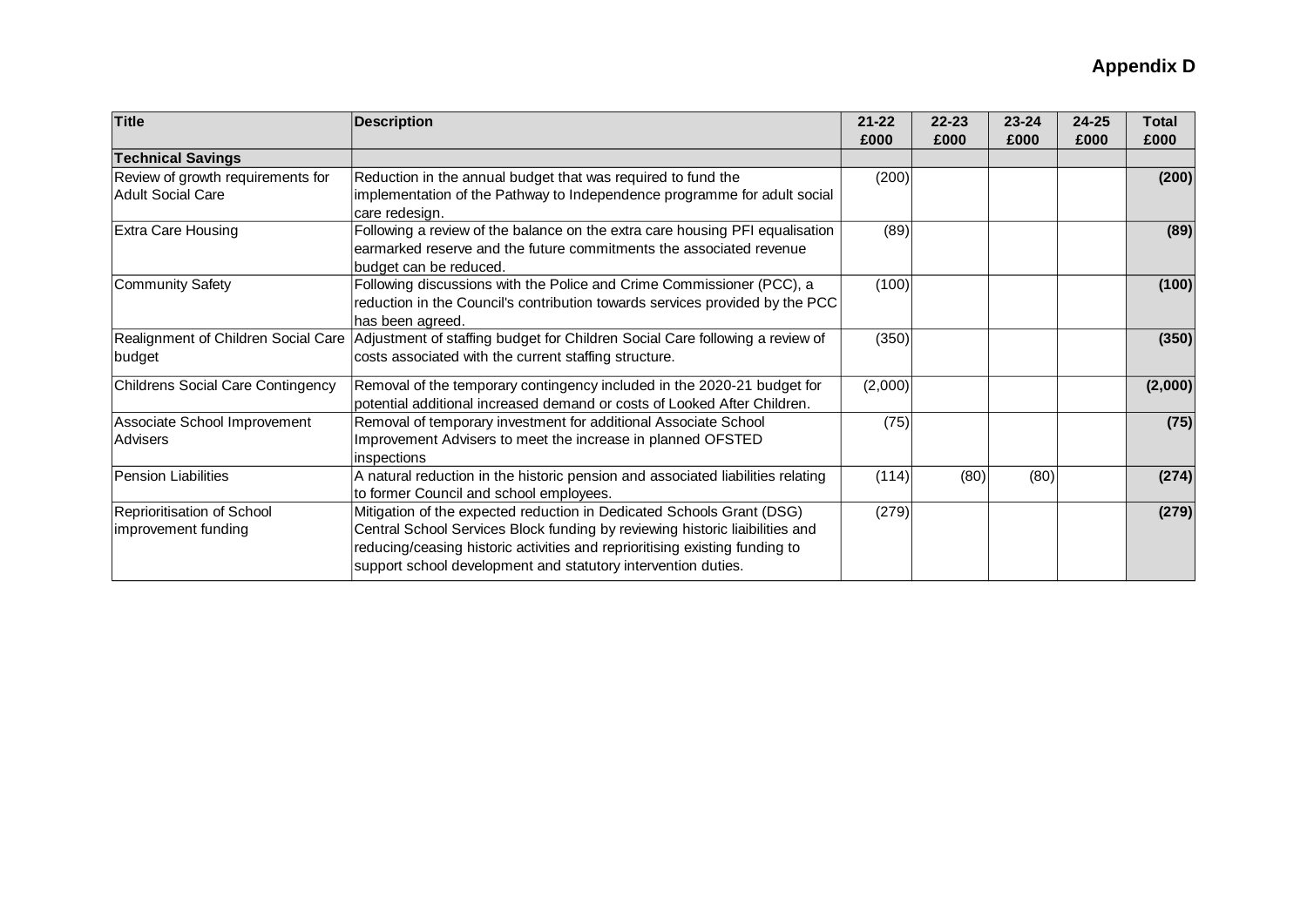| <b>Title</b>                                                                                  | <b>Description</b>                                                                                                                                                                                             | $21 - 22$<br>£000 | 22-23<br>£000 | 23-24<br>£000 | 24-25<br>£000 | <b>Total</b><br>£000 |
|-----------------------------------------------------------------------------------------------|----------------------------------------------------------------------------------------------------------------------------------------------------------------------------------------------------------------|-------------------|---------------|---------------|---------------|----------------------|
| <b>Time Credits Volunteering Service</b>                                                      | Temporary investment dropping out for the Time Credits volunteering<br>service which encourages and rewards volunteers for their involvement in<br>community projects.                                         | (52)              | (14)          |               |               | (66)                 |
| <b>Concessionary Fares</b>                                                                    | A reduction in the costs of the statutory Concessionary Fares scheme due to<br>a reduction in the number of passengers.                                                                                        | (150)             |               |               |               | (150)                |
| Fund applicable planned highways<br>repairs and general maintenance<br>activities via capital | Capitalisation of applicable Highways planned minor repairs, general<br>maintenance activities and drainage investigations.                                                                                    | (568)             |               |               |               | (568)                |
| <b>Weaver Square</b>                                                                          | Removal of temporary budget to meet ongoing costs of redevelopment plans<br>for Weaver Square.                                                                                                                 | (150)             |               |               |               | (150)                |
| Funding of CIL Team                                                                           | Move to make the CIL Team self funded from CIL revenue and S106<br>adminstration charge, in line with regulations.                                                                                             | (51)              |               |               |               | (51)                 |
| <b>HELP Scheme</b>                                                                            | Removal of temporary budget increase in the HELP scheme made in 2020-<br>21 to ensure an increased number of vulnerable residents could access<br>support.                                                     | (160)             |               |               |               | (160)                |
| <b>Capital Receipts</b>                                                                       | Use of capital receipts to fund the up front revenue costs of transformation<br>projects in line with the offer from Central Government. This allows costs<br>currently funded from revenue to be capitalised. | (250)             | (100)         |               |               | (350)                |
| Information Governance                                                                        | Reduction of investment for temporary capacity to implement the operational<br>obligations and responsibilities of new EU data protection regulations.                                                         | (39)              |               |               |               | (39)                 |
| <b>Highways Delivery Model</b>                                                                | Removal of prior year investment required to support the option<br>development, appraisal and procurement of the future highways contract.                                                                     | (300)             |               |               |               | (300)                |
| <b>Early Retirements</b>                                                                      | Due to a change in the way early retirement costs are funded, approved by<br>Council in February 2020, the budget to make annual payments to the<br>Pension Fund can be released.                              | (1, 296)          |               |               |               | (1, 296)             |
| <b>Central Pensions Budget</b>                                                                | Due to a reduction in the deficit on the Pension Fund following the last<br>triennial valuation, the associated budget to fund the defict has been<br>reduced accordingly.                                     | (2,750)           |               |               |               | (2,750)              |
| <b>Total Technical Savings</b>                                                                |                                                                                                                                                                                                                | (8,973)           | (194)         | (80)          |               | (9, 247)             |
| <b>Total Savings Proposals</b>                                                                |                                                                                                                                                                                                                | (21, 682)         | (11, 867)     | (3,968)       | (896)         | (38, 413)            |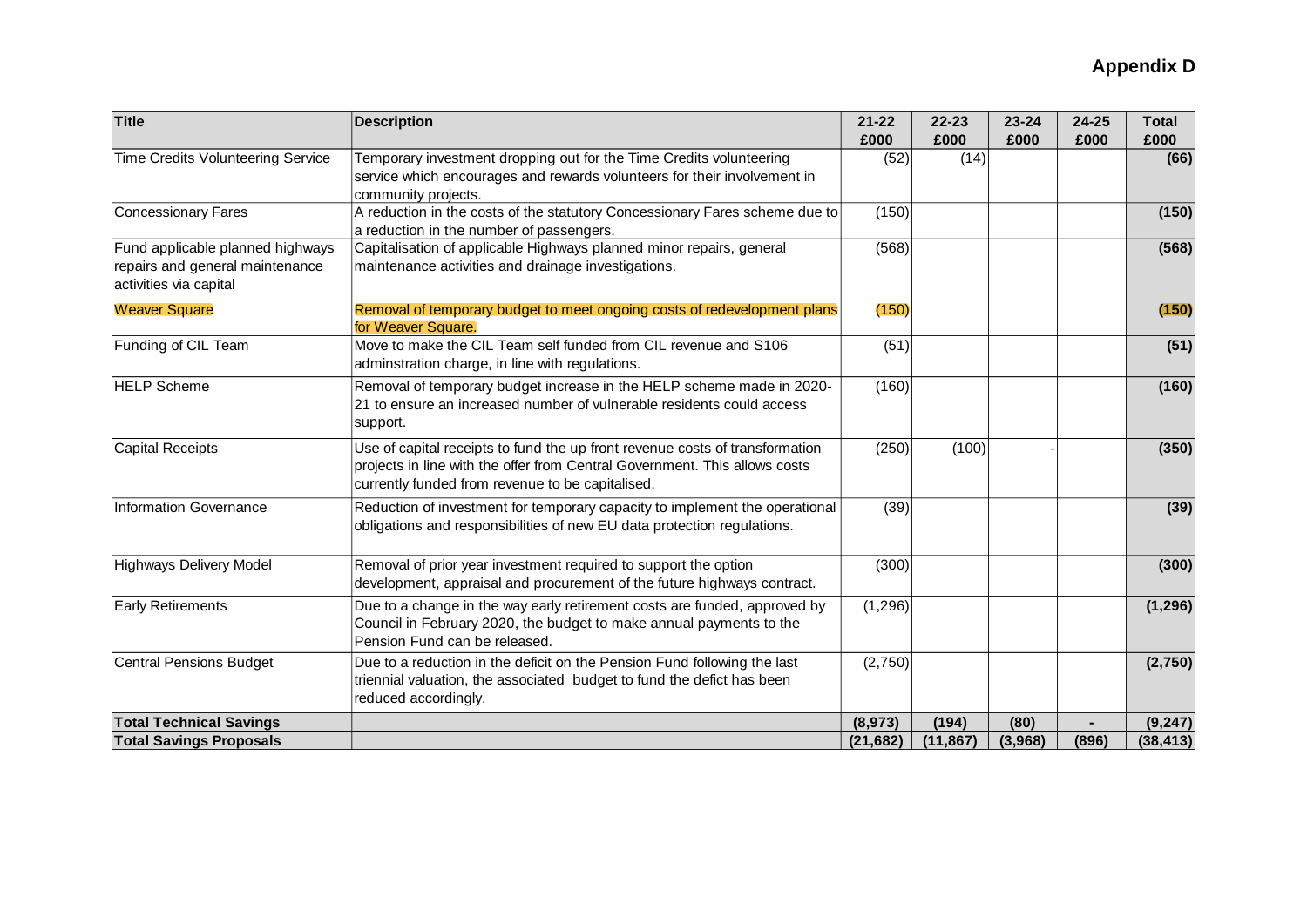## **Investment**

| Title                                                                                 | <b>Description</b>                                                                                                                                                                                                                                                                                                                                       | $21 - 22$<br>£000 | $22 - 23$<br>£000 | $23 - 24$<br>£000 | $24 - 25$<br>£000 | <b>Total</b><br>£000 |
|---------------------------------------------------------------------------------------|----------------------------------------------------------------------------------------------------------------------------------------------------------------------------------------------------------------------------------------------------------------------------------------------------------------------------------------------------------|-------------------|-------------------|-------------------|-------------------|----------------------|
| <b>Adults</b>                                                                         |                                                                                                                                                                                                                                                                                                                                                          |                   |                   |                   |                   |                      |
| Growth in demand - children who<br>require social care support into adult<br>services | Further funding is required to meet the increasing demand on adult services<br>as children who require social care support transition into adult services. We<br>have identified that more can be done to plan for these transitions and are<br>undertaking a full review to identify opportunities to improve transition and to<br>better manage costs. | 1,775             | 1,250             | 1,250             | 1,250             | 5,525                |
| Independent Fee Review                                                                | Investment required following an independent review of rates to ensure that<br>fees paid to social care providers reflect the fair cost of care to support a<br>sustainable social care market                                                                                                                                                           | 2,823             | 465               |                   |                   | 3,288                |
| <b>Care Contract Inflation</b>                                                        | Funding to ensure that rates paid to providers of social care are reviewed<br>each year to reflect pay and non-pay inflationary rises, in order to support a<br>sustainable social care market                                                                                                                                                           | 2,649             | 2,825             | 3,061             | 3,061             | 11,596               |
| Social care for older people - Growth<br>in Demand                                    | More older people are requiring social care services. To meet this rising<br>demand the Council will invest in the service to ensure high quality services<br>can be provided to those who need them.                                                                                                                                                    | 451               |                   |                   |                   | 451                  |
| Social Care for Mental Health -<br>Growth in Demand                                   | There is increasing demand for Mental Health social care and pressures<br>caused by complexity of need. To meet this rising demand the Council will<br>invest in the service to ensure high quality services can be provided to those<br>who need them.                                                                                                  | 450               |                   |                   |                   | 450                  |
| Social care for people with Learning<br>Disaibilities - Growth in demand              | There is increasing demand for social care from service users with a learning<br>disability including pressures caused by complexity of need. To meet this<br>rising demand the Council will invest in the service to ensure high quality<br>services can be provided to those who need them.                                                            | 2,040             |                   |                   |                   | 2,040                |
| <b>Extra Care Housing Contract</b>                                                    | Additional cost of revised Extra Care contract terms and conditions.                                                                                                                                                                                                                                                                                     | 125               |                   |                   |                   | 125                  |
| <b>Transforming Learning Disability</b><br>services                                   | Temporary additional staffing resource to undertake the review of Learning<br>Disabilities services.                                                                                                                                                                                                                                                     | 175               | (80)              |                   |                   | 95                   |
| Care at Home Contract Monitoring                                                      | Provision of software to allow the monitoring of the new Care At Home and<br><b>Extra Care Housing contracts</b>                                                                                                                                                                                                                                         | 46                |                   |                   |                   | 46                   |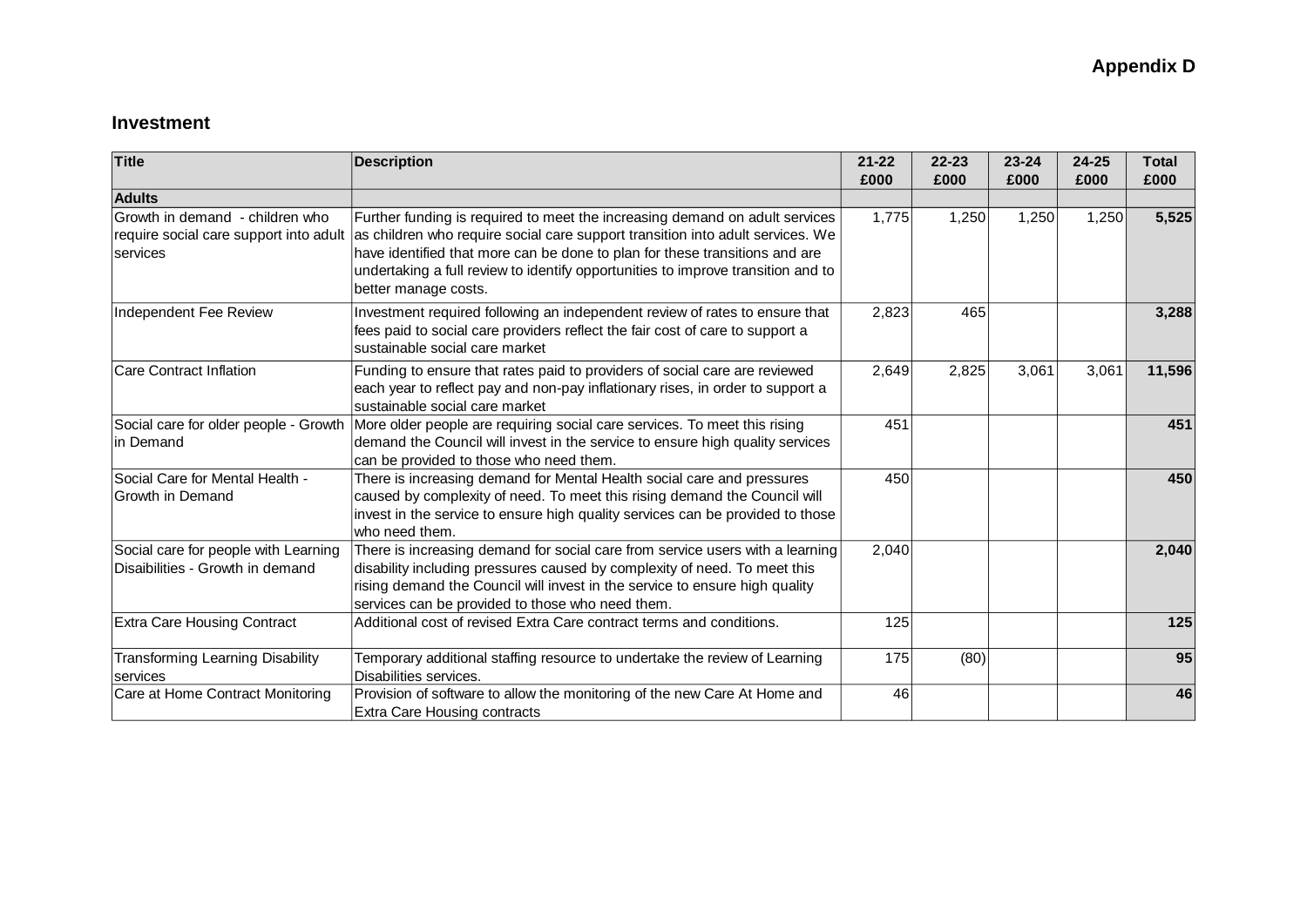| <b>Title</b>                                                | <b>Description</b>                                                                                                                                                                                                                                                                                                   | $21 - 22$<br>£000 | $22 - 23$<br>£000 | $23 - 24$<br>£000 | 24-25<br>£000 | <b>Total</b><br>£000 |
|-------------------------------------------------------------|----------------------------------------------------------------------------------------------------------------------------------------------------------------------------------------------------------------------------------------------------------------------------------------------------------------------|-------------------|-------------------|-------------------|---------------|----------------------|
| <b>Adult Social Care Growth</b>                             | Potential additional investment required to support emerging pressures in<br><b>Adult Social Care.</b>                                                                                                                                                                                                               | 400               |                   |                   |               | 400                  |
| <b>Enhanced Community Care</b>                              | Investment to fund the ongoing costs of the initiative to join up more care<br>workers with health workers in the community to help avoid hospital and<br>care home admissions, and support people to return home more swiftly from<br>hospital through rapid access to integrated health and social care resources. | 400               |                   |                   |               | 400                  |
| More efficient ways of delivering care                      | Temporary additional staffing resource to achieve additional savings through<br>more efficient ways of delivering care.                                                                                                                                                                                              | 60                | (60)              |                   |               |                      |
| Paying for Care                                             | Temporary investment for 12 months to deliver the Paying for Care savings.                                                                                                                                                                                                                                           | 160               | (160)             |                   |               |                      |
| Expanding the range of social care<br>support available     | Temporary investment required to deliver savings in relation to extending<br>more choice to people in how their care and support needs can be met, for<br>example by increasing utilisation of direct payments used for personal<br>assistants and expansion of the Shared Lives service.                            | 35                | (17)              | (18)              |               |                      |
| <b>Transport Efficiencies</b>                               | Temporary investment into local community transport contracts pending<br>recommissioning of the service which will deliver efficiencies                                                                                                                                                                              | 114               | (114)             |                   |               |                      |
| <b>Contract Recommissions</b>                               | Temporary investment in staffing resource to support the recommissioning<br>of a number of contracts.                                                                                                                                                                                                                | 269               | (178)             | (91)              |               |                      |
| <b>Childrens</b>                                            |                                                                                                                                                                                                                                                                                                                      |                   |                   |                   |               |                      |
| Corporate Parent                                            | Establishing a permanent budget to support the Council's role as Corporate<br>Parent.                                                                                                                                                                                                                                | 50                |                   |                   |               | 50                   |
| Childrens Social Care investment                            | Investment to reflect the costs of the increasingly complex needs of children<br>in care and increasing costs of support, particularly residential care.                                                                                                                                                             |                   | 370               | 410               |               | 780                  |
| Review of Looked After Children<br>costs / Intervention Hub | Additional investment to suport the review of External Care Placements and<br>expansion of the Intervention Hub.                                                                                                                                                                                                     | 500               |                   |                   |               | 500                  |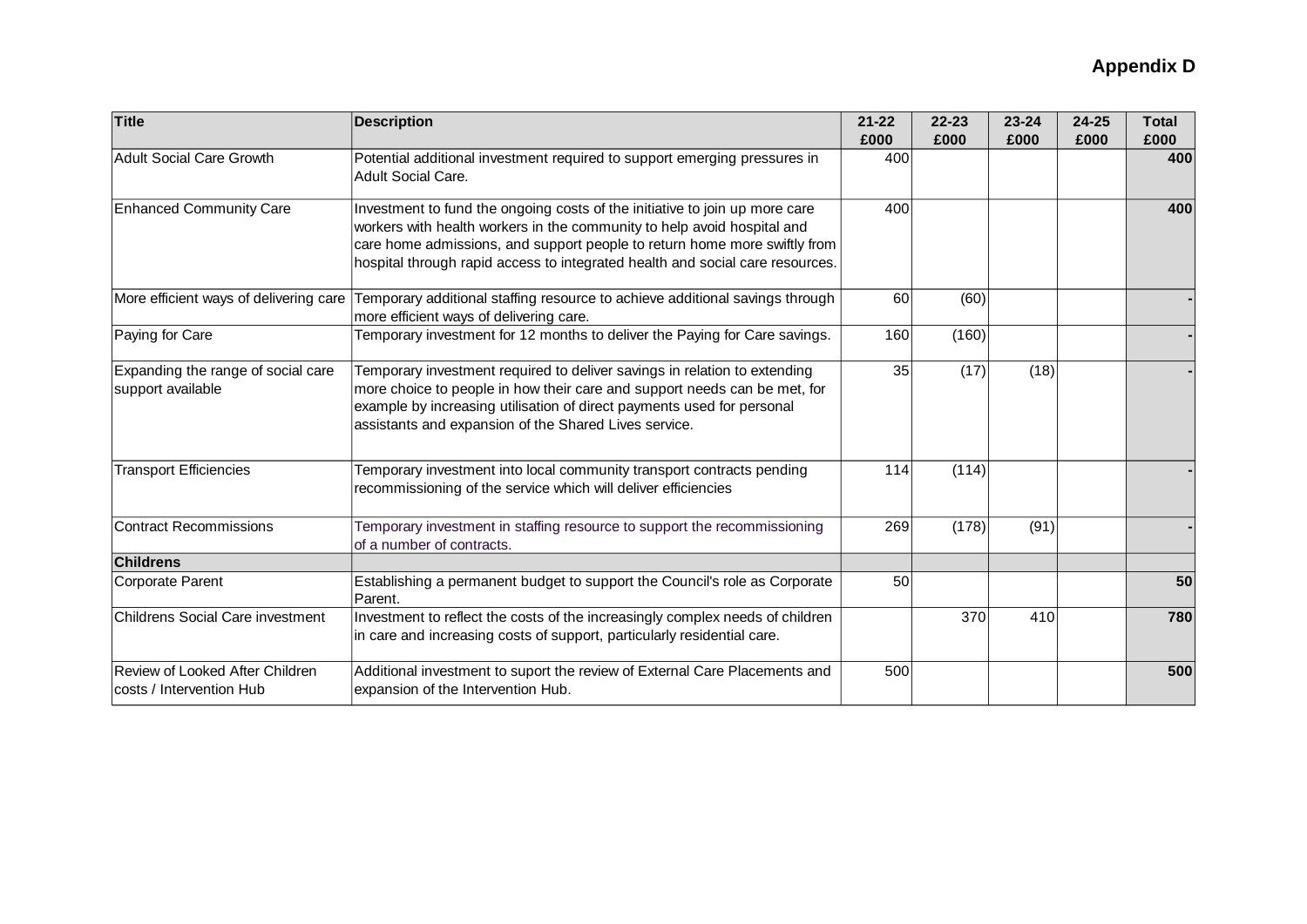| Title                                             | <b>Description</b>                                                                                                                                                                                                                                  | $21 - 22$ | 22-23          | 23-24 | 24-25 | <b>Total</b> |
|---------------------------------------------------|-----------------------------------------------------------------------------------------------------------------------------------------------------------------------------------------------------------------------------------------------------|-----------|----------------|-------|-------|--------------|
|                                                   |                                                                                                                                                                                                                                                     | £000      | £000           | £000  | £000  | £000         |
| <b>Schools Funding</b>                            | Budget increase required as a result of changes to available funding for<br>schools, as well as providing for services that have historically been funded<br>from the Dedicated Schools Grant.                                                      | 390       | 490            | 323   | 240   | 1,443        |
| Home to School Transport - Growth                 | Investment to manage the increasing demand and complexity in transport<br>arrangements for eligible pupils.                                                                                                                                         | 1,743     | 238            | 238   | 238   | 2,457        |
| <b>Communities, Environment and Economy</b>       |                                                                                                                                                                                                                                                     |           |                |       |       |              |
| <b>Street Lighting LED Replacement</b><br>Project | The repayment costs of the interest-free loan funding the street lighting<br>replacement programme.                                                                                                                                                 | 150       | 450            | 60    |       | 660          |
| <b>Waste Collection</b>                           | Investment to reflect increased costs of waste collection resulting from<br>housing growth.                                                                                                                                                         | 282       | 305            | 331   |       | 918          |
| <b>Parking Strategy</b>                           | Due to the Northgate development there will be a loss of income as a result<br>of the closure of the Market car park, therefore investment has been<br>included to reflect the adjustment required.                                                 |           | 868            |       |       | 868          |
| Charges                                           | Household Waste Recycling Centres Investment to cover ongoing costs of operating new charges on certain<br>waste items at Household Recycling Centres and to enable the delivery of<br>savings.                                                     | 30        | (20)           |       |       | 10           |
| <b>Streetcare Asset Maintenance</b>               | The Council has streetcare assets that require ongoing maintenance.<br>Developer contributions typically cover these costs up to a 10 year period. A<br>budget is being created to fund the costs that fall after this time period.                 | 143       | $\overline{7}$ |       |       | 150          |
| Cheshire West Recycling                           | Investment to support the Council's waste collection company in advance of<br>the delivery of the Waste Strategy.                                                                                                                                   | 2,600     | (800)          |       |       | 1,800        |
| <b>Commercial Estate</b>                          | Investment to reflect the reduction in expected rental income as a result of<br>the impact of Covid-19 on the Council-owned commercial estate including<br>Barons Quay and Winsford Cross.                                                          | 600       |                |       |       | 600          |
| <b>Strengthening Enforcement</b>                  | Investment in addtional staffing resources and costs of purchasing<br>additional equipment to strengthen and increase our enforcement activity to<br>tackle behaviour that contravenes current policy and adversely impacts on<br>residents' lives. | 240       |                |       |       | 240          |
| <b>Parking Strategy</b>                           | Temporary investment required to deliver the savings identified through the<br>Parking Strategy.                                                                                                                                                    | 10        | (10)           |       |       |              |
| <b>Review of Museums</b>                          | Temporary investment to support the Museums review.                                                                                                                                                                                                 |           | 10             | (10)  |       |              |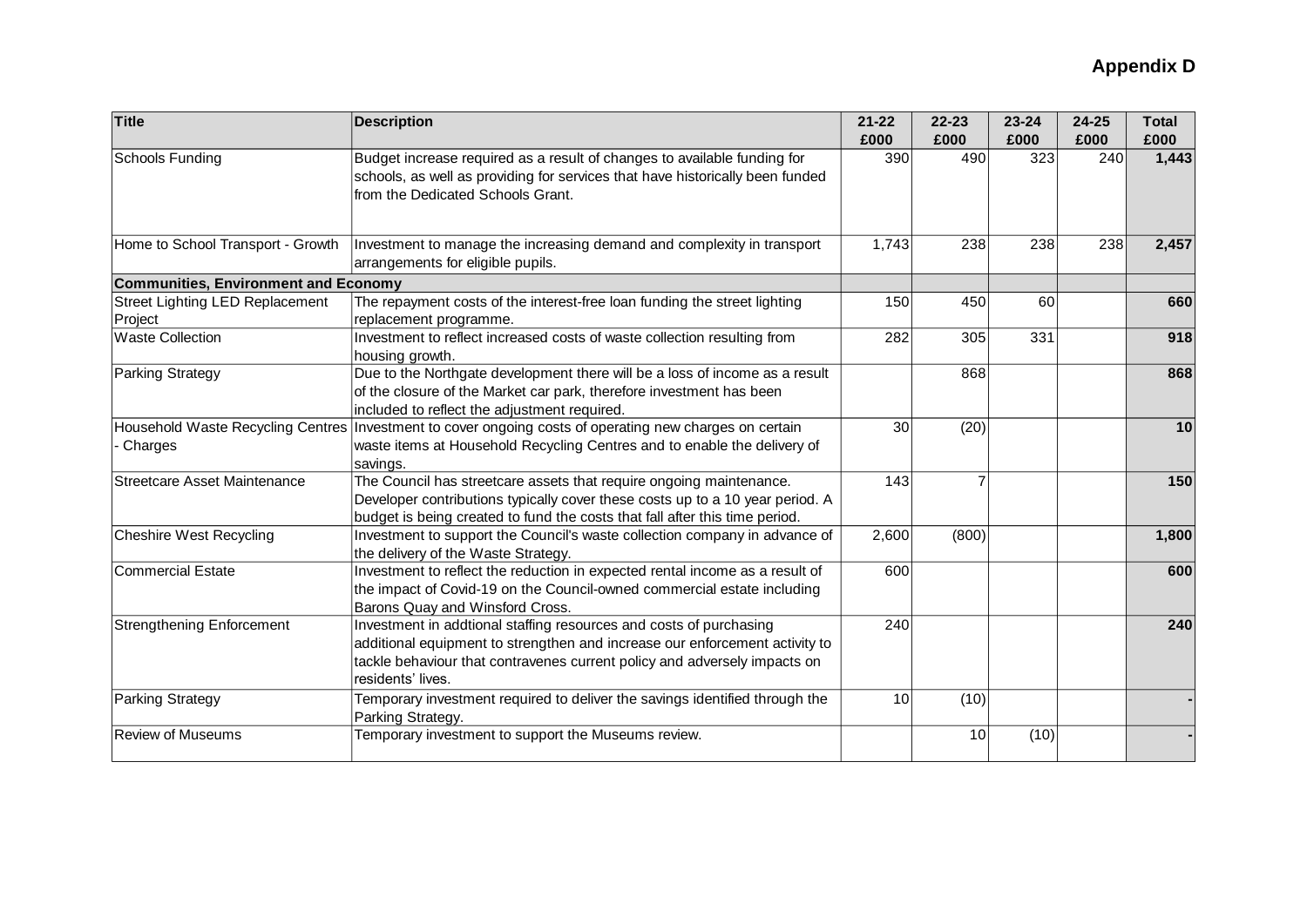| <b>Title</b>                                                 | <b>Description</b>                                                                                                                                                                                                                  | $21 - 22$<br>£000 | $22 - 23$<br>£000 | $23 - 24$<br>£000 | $24 - 25$<br>£000 | <b>Total</b><br>£000 |
|--------------------------------------------------------------|-------------------------------------------------------------------------------------------------------------------------------------------------------------------------------------------------------------------------------------|-------------------|-------------------|-------------------|-------------------|----------------------|
| Corporate Accommodation                                      | Temporary investment to extend flexible working; reducing the Council's<br>requirement for desk space; consolidating the number of corporate offices<br>and releasing the HQ building for commercial letting and income generation. | 208               | (208)             |                   |                   |                      |
| Commercial Estate                                            | Temporary investment required to deliver savings from the review of the<br>Council's commercial portfolio.                                                                                                                          | 289               |                   | (175)             | (105)             |                      |
| Land Lease Partnership                                       | Investment in reflect some delay in the delivery of housing development.                                                                                                                                                            | 200               |                   |                   |                   | 200                  |
| Communities, Environment and<br>Economy Directorate Redesign | Investment to reflect slippage in the delivery of the Directorate redesign                                                                                                                                                          | 500               |                   |                   |                   | 500                  |
| <b>Corporate Services</b>                                    |                                                                                                                                                                                                                                     |                   |                   |                   |                   |                      |
| Prepayment Cards - Investment                                | Investment required to fund the ongoing costs of introducing pre-payment<br>cards and delivering associated savings.                                                                                                                |                   | 11                |                   |                   | 15                   |
| Insurance Premiums                                           | Investment to reflect the increasing costs of insurance premiums.                                                                                                                                                                   | 170               |                   | 160               |                   | 330                  |
| Loss of income in Transactional<br>Services                  | In recent years the income from Schools has decreased significantly, mainly<br>as a result of Academies not buying back services. Investment is therefore<br>required to address this shortfall.                                    | 150               |                   |                   |                   | 150                  |
| <b>Financial Resilience Team</b>                             | Investment for additional capacity to monitor the financial health of the<br>Council and implement proposals to improve financial resilience.                                                                                       | 105               |                   |                   |                   | 105                  |
| General Data Protection Regulation -<br>staffing budget      | Investment to support ongoing compliance with the requirements of the new<br>data protection regulations.                                                                                                                           | 48                |                   |                   |                   | 48                   |
| Insight and Intelligence                                     | Investment for additional capacity in the Insight and Intelligence team to<br>ensure there is sufficient resource to support the Council's requirements.                                                                            | 207               |                   |                   |                   | 207                  |
| Legal Support                                                | Investment to increase capacity for legal support to services and Council<br>owned companies.                                                                                                                                       | 104               |                   |                   |                   | 104                  |